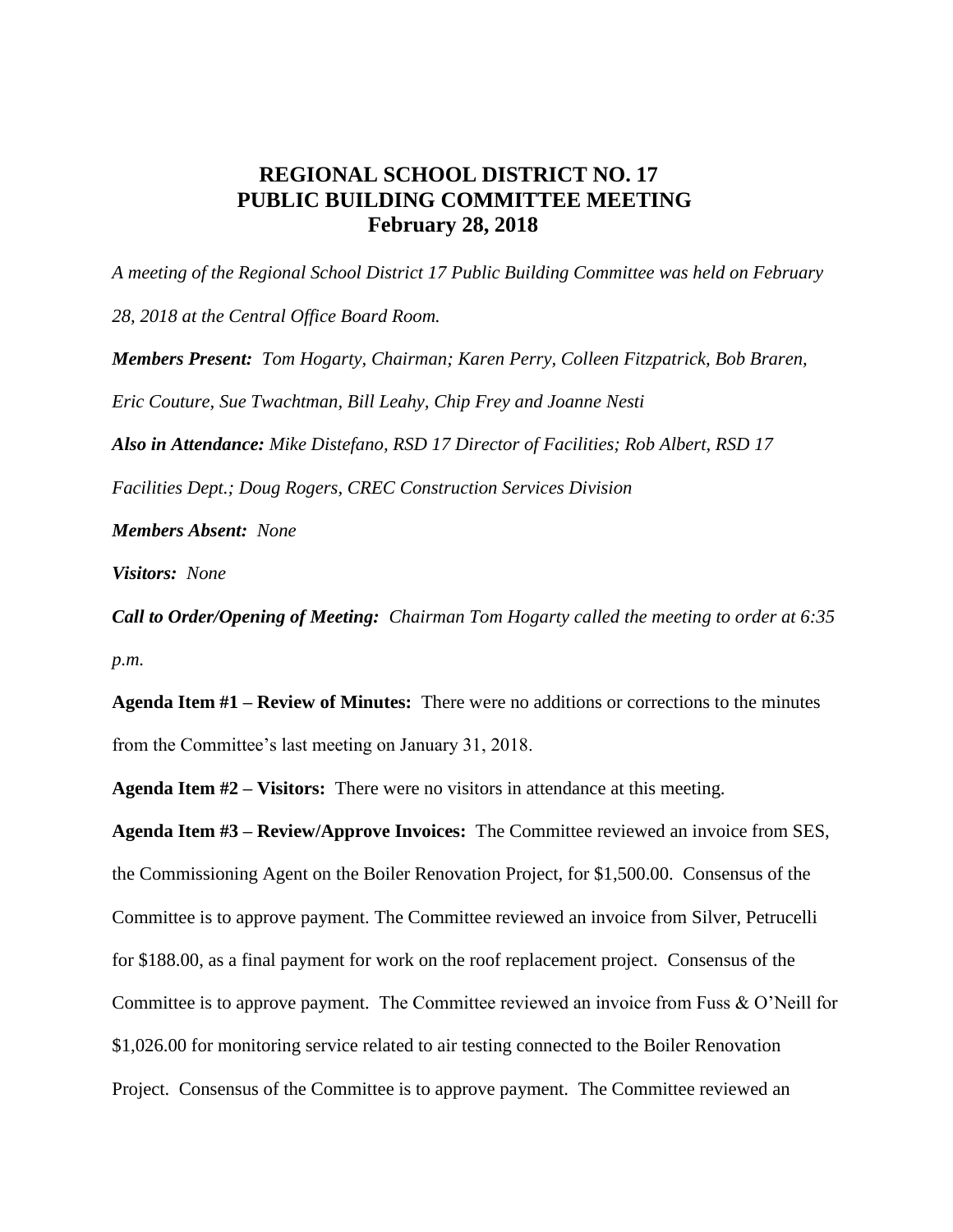invoice from CREC for \$2,283.96 for reimbursable items not connected to their project management fee. These include legal fees to the firm Hoopes, Morganthaler, Rausch and Scaramozza of Hartford for contract review services connected to the Commissioning Agent agreement with SES. Consensus of the Committee is to approve payment.

**Agenda Item #4 – Photovoltaic Project:** RFP for the project is currently being prepared for Committee review; upcoming events include State Bid Approval on March 14<sup>th</sup> and site visits by prospective contractors scheduled for March  $21<sup>st</sup>$ . Mr. Rogers also provided the Committee with copies of a presentation by CES, outlining the design of the solar panel array and other information on possible cost reductions for electricity once the system is operational.

**Agenda Item #5 – Boiler Project:** Contractor MJ Daly is putting together an environmental plan for needed abatement that will occur while the high school is occupied. The plan must be approved by the State before work can begin.

**Agenda Item #6 – Lighting Project:** The schedule of fixtures to be replaced has been revised to its final form. Project is expected to be put out to bid on March  $9<sup>th</sup>$ .

**Agenda Item #7 – Auditorium Project:** Mr. Rogers reviewed a list of items connected to the renovation project that have been highlighted by stakeholders (the Principal, the Drama and Music Director and Audio Director). Committee will be asked to review these items in a followup session with stakeholders at the next Committee meeting.

**Item #8 – Roof Project:** Mr. Rogers presented a proposal from Silktown Roofing connected to a change order for additional work on flashing around the Area B penthouse. During the original project, a decision was made to do only a portion of this work, but snow and rain during the past winter prompted a re-assessment of that decision. Additional work is now recommended, at a cost of \$17,664.28. Mr. Rogers indicated that the cost is no higher than it would have been had